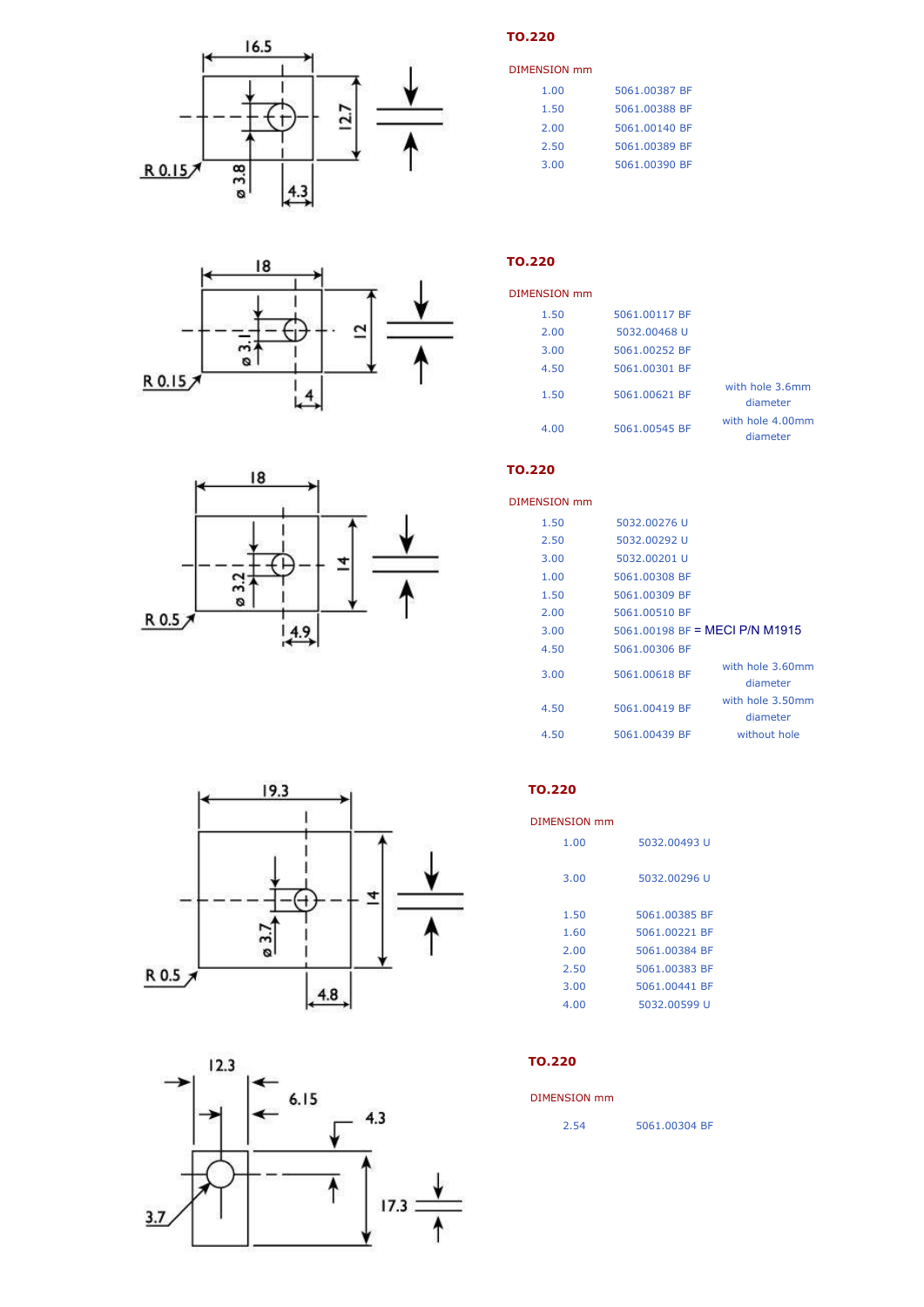

**TO.220**

**TO.220**

| DIMENSION mm |               |                              |
|--------------|---------------|------------------------------|
| 1.50         | 5061.00581 BF |                              |
| 1.50         | 5032.00674 U  |                              |
| 1.60         | 5061.00619 BF | With hole 3.80mm<br>diameter |



| DIMENSION mm |               |
|--------------|---------------|
| 1.00         | 5061.00375 BF |
| 1.50         | 5061.00374 BF |
| 2.00         | 5061.00373 BF |
| 2.50         | 5061.00372 BF |
| 3.00         | 5061.00371 BF |
| 3.00         | 5061.00482 BF |
| 4.00         | 5061.00305 BF |



**SO.32**

| DIMENSION mm |                                |
|--------------|--------------------------------|
| 0.85         | 5061.00369 BF                  |
| 1.50         | 5061.00116 BF = MECI P/N M1180 |
| 2.00         | 5061.00377 BF                  |
| 2.50         | 5061.00367 BF                  |
| 3.00         | 5061.00267 BF                  |



**GS.3P**

DIMENSION mm

| 1.00 | 5061.00378 BF |  |
|------|---------------|--|
| 1.50 | 5061.00248 BF |  |
| 2.00 | 5061.00379 BF |  |
| 3.00 | 5061.00380 BF |  |
|      |               |  |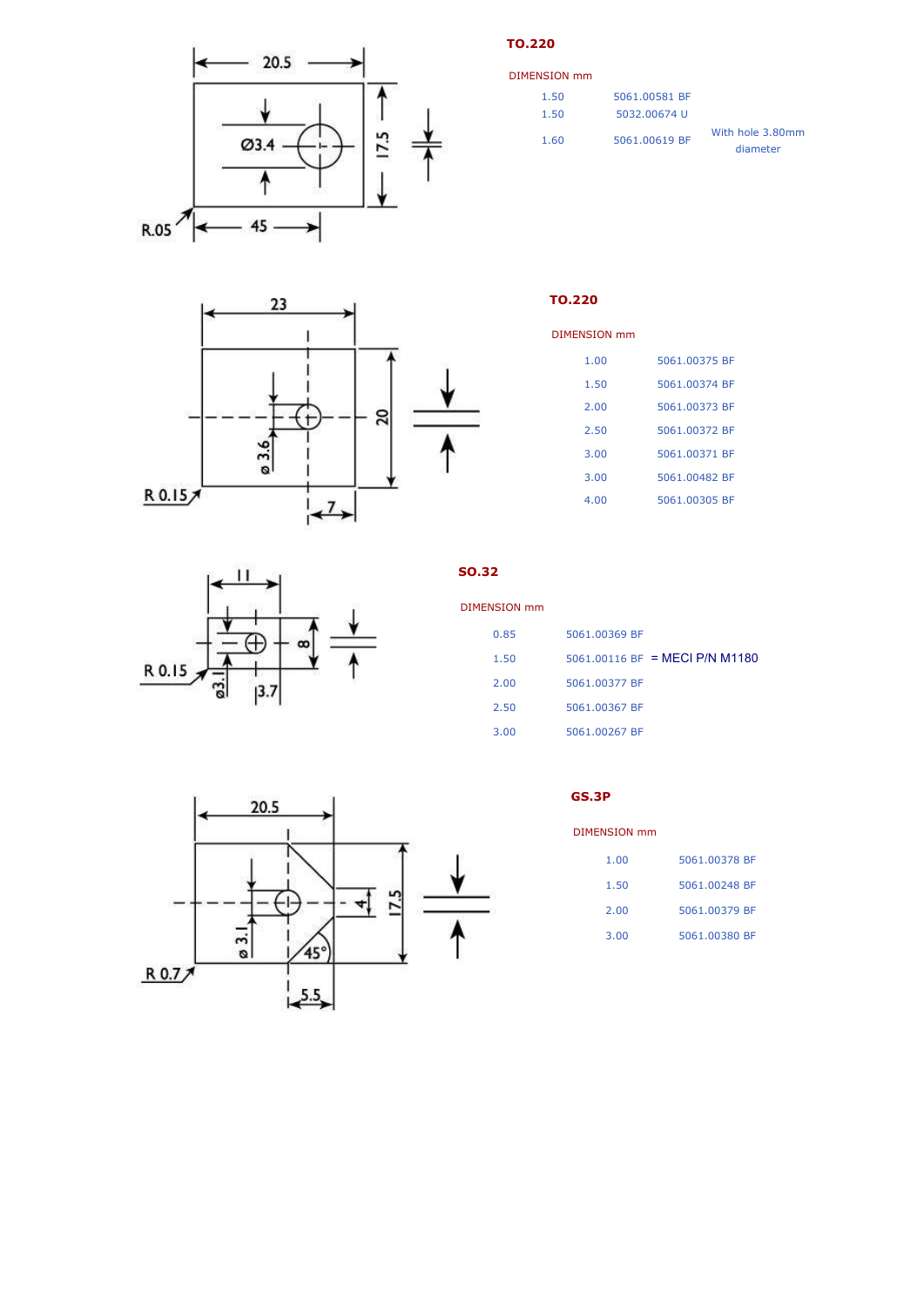

帯

R.5.16

у

 $\sqrt{\frac{13.218}{}}$ 

 $^{+}$ 

### **TO.218 TO.247** mm DIMENSION

3.00 5061.00559BF 4.00 5032.00600 U

## **TO.3**

|             | <b>DIMENSION</b><br>lmm |      |               |
|-------------|-------------------------|------|---------------|
|             |                         | 1.00 | 5032.00170 U  |
|             |                         | 1.50 | 5032.00277 U  |
|             |                         | 2.00 | 5032.00184 U  |
|             |                         | 2.50 | 5032.00046 U  |
| $= M202/03$ |                         | 3.00 | 5032.00045 U  |
|             |                         | 1.50 | 5061 00365 BF |
|             |                         | 2.00 | 5061.00202 BF |
|             |                         | 2.50 | 5061.00122 BF |
|             | 3.00                    |      | 5061.00121 BF |



ᠯ

 $\left|\frac{\rho.82}{2}\right|$ 

262

109

## **TO.3**

| <b>DIMENSION</b><br>lmm |               |
|-------------------------|---------------|
| 1.00                    | 5032.00283 U  |
| 1.50                    | 5032.00282 U  |
| 2.00                    | 5032.00272 U  |
| 2.50                    | 5032.00185 U  |
| 3.00                    | 5032.00302 U  |
| 2.50                    | 5061.00128 BF |
| 3.00                    | 5061.00300 BF |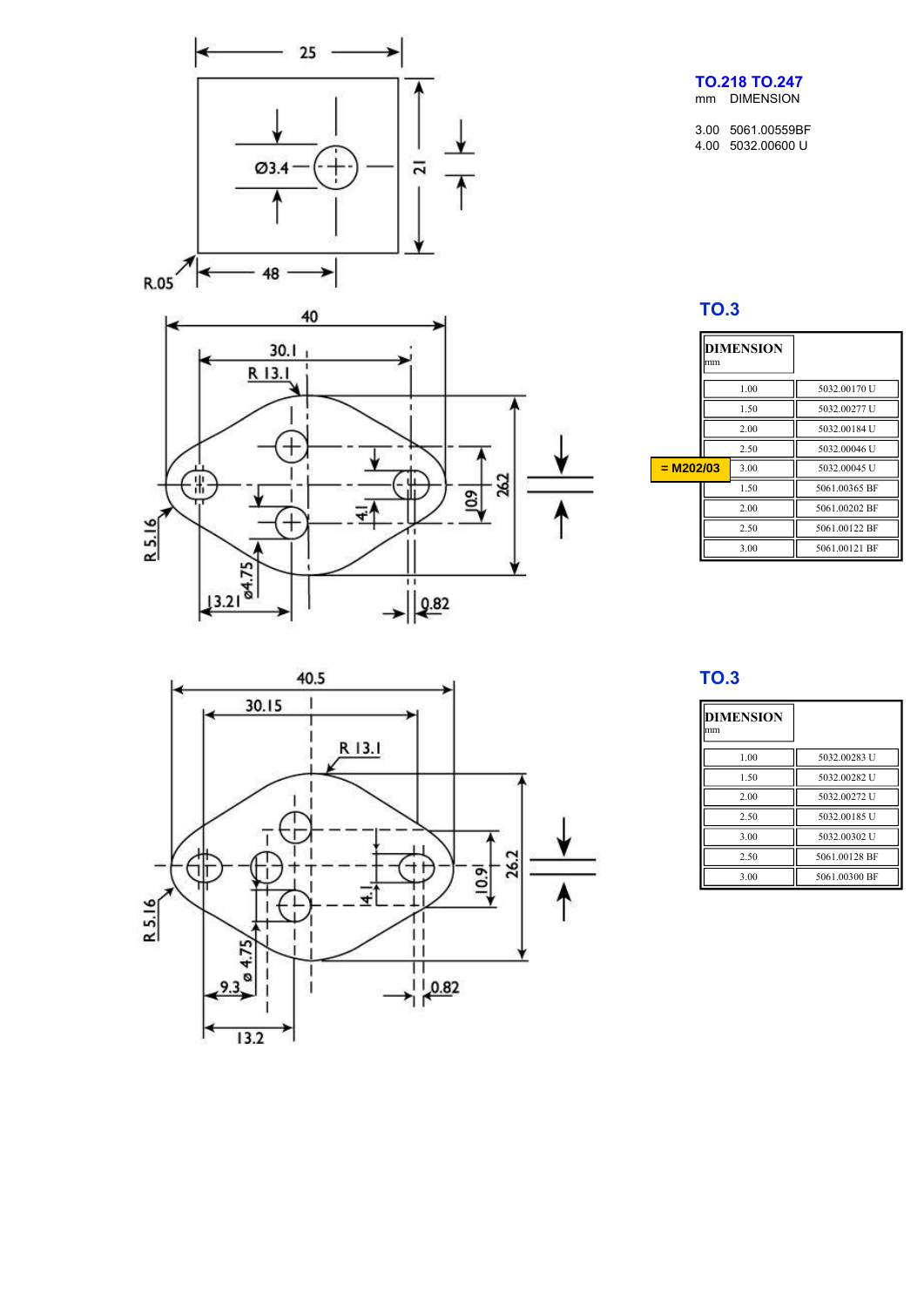

## **TO.66**

3.00 5061.00244 BF =MECI P/N M203/66 2.50 5061.00268 BF mm DIMENSION





# 25 R<sub>75</sub> ÷۴  $\overline{2}$  $\overline{a}$  $45^\circ$  $R$  0.5  $|8$

## **TO.127**

| <b>DIMENSION</b><br>mm |               |
|------------------------|---------------|
| 1.60                   | 5061.00341 BF |
| 2.50                   | 5061.00342 BF |
| 3.00                   | 5061.00217 BF |

 $=$  MECI P/N M3055



# **TOP.3**

| <b>DIMENSION</b><br>mm |               |
|------------------------|---------------|
| 1.50                   | 5061.00174 BF |
| 2.00                   | 5061 00382 BF |
| 2.50                   | 5061.00381 BF |
| 3.00                   | 5061.00275 BF |

## **DO.5**

| <b>DIMENSION</b><br>١m |                   |
|------------------------|-------------------|
| 1.57                   | 5032,00066 U      |
|                        | Others ISee below |